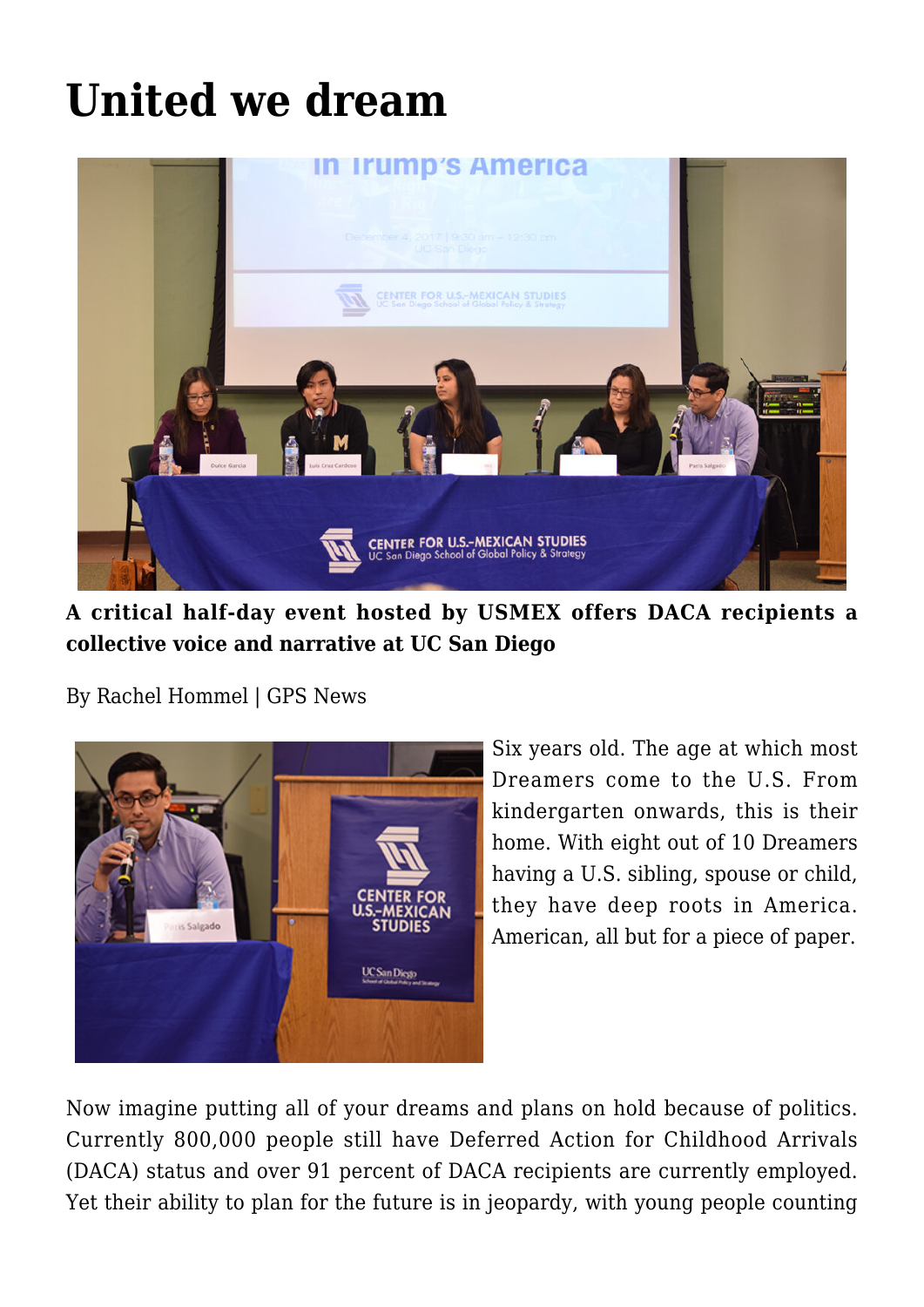down the days they will have protection and hoping for Congress to provide a permanent solution.

A critical half-day event hosted on Dec. 4 by the [Center for U.S.-Mexican Studies](https://usmex.ucsd.edu/) (USMEX) at the School of Global Policy and Strategy (GPS) titled "Challenges for Dreamers in Trump's America" brought together a group of speakers who offered compelling facts, powerful stories and nuanced policy options.

"We know that DACA and Dreamers are a key issue on the U.S.-Mexico agenda," said Rafael Fernández de Castro, professor and director of USMEX. "This is the type of work we do at the center with world-renown journalists and scholars."

We first heard from UC San Diego Assistant Professor of Political Science [Tom Wong](https://polisci.ucsd.edu/about-our-people/faculty/faculty-directory/currently-active-faculty/wong-profile.html), who just released the [2017 National DACA Survey](https://www.americanprogress.org/issues/immigration/news/2017/08/28/437956/daca-recipients-economic-educational-gains-continue-grow/) on behalf of the Center for American Progress, an independent nonpartisan policy institute. The study looked at DACA's impact on the U.S. economy, as well as employment, earnings and education levels of Dreamers.



"This is a politically manufactured moment and a lot of this is by design," said Wong. "When we think about the work to be done, we need to not only add up the dollars, but also uplift the stories."

Wong went on to add that we are losing the American dream. It becomes dimmer when we say to a group that their sense of security and status is no longer guaranteed.

In his informative presentation, we looked at DACA's misconceptions, including the assumption that recipients are employed in low-wage, low-skilled jobs. The study showed that not only are 72 percent of recipients employed at Fortune 500 companies, over 5 percent of DACA recipients have started their own business, showcasing the empowerment DACA has provided.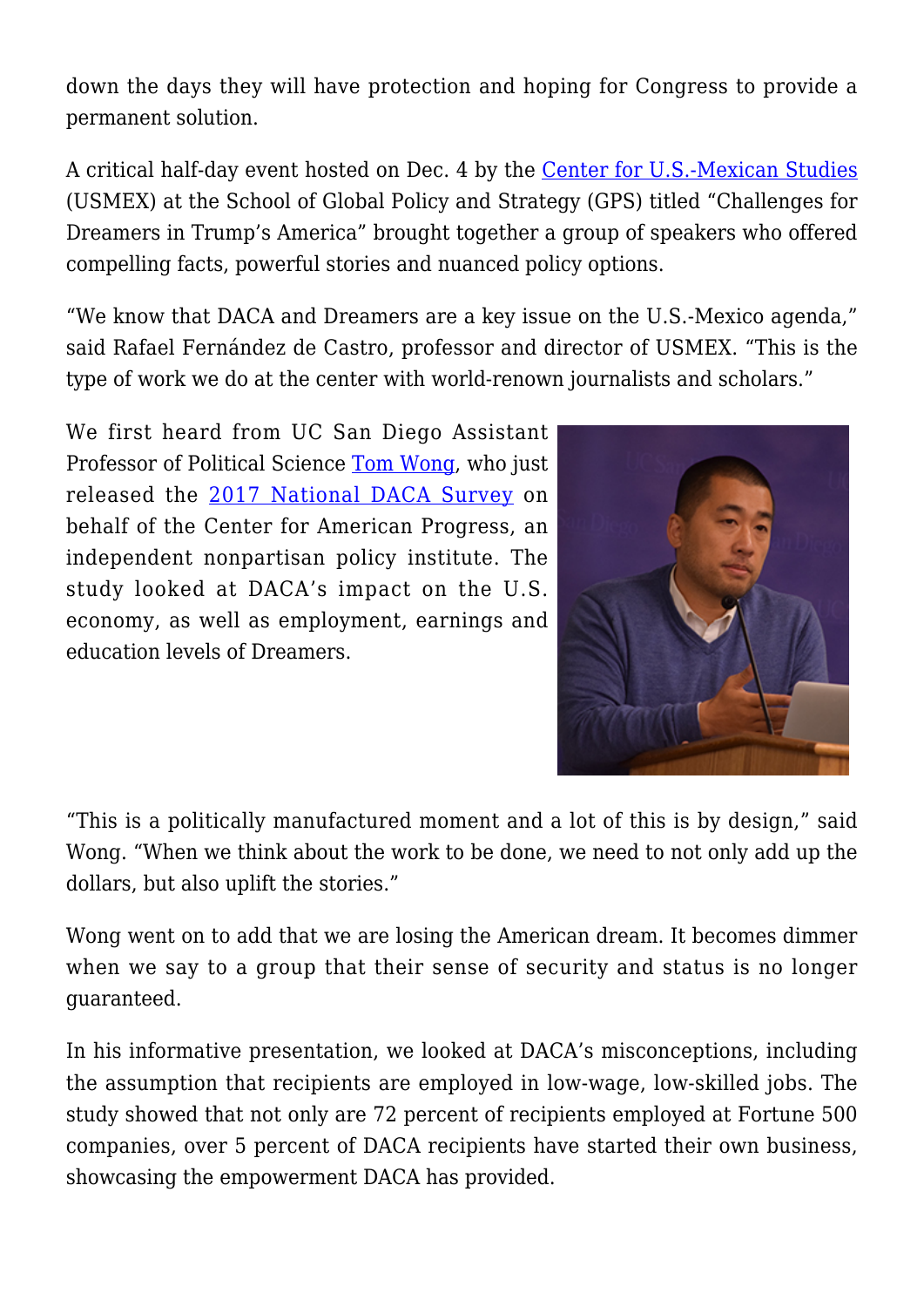In the DACA debate over wages, recipients have been shown to assist in filling labor market shortages in important fields like healthcare. In total, DACA recipients will contribute \$460.3 billion to the U.S. gross domestic product over the next decade. Pulling Dreamers out of the labor market would lead to billions of dollars in turnover costs.

"DACA is not taking jobs away, they are filling the gaps," said Wong. "I want to hire the best people.

The Dreamer panel was composed of students and alumni, including UC San Diego and UC Irvine students and San Diego Attorney and UC San Diego Alumna Dulce Garcia. They shared heartfelt stories of hopelessness and fear, as well as the ways in which the challenges Dreamers face have inspired them to advocate for change.

As an immigration and civil rights attorney, Garcia works closely with San Diego Border Dreamers, an organization established to promote and advance the [2017](https://www.congress.gov/bill/115th-congress/senate-bill/1615) [Dream Act.](https://www.congress.gov/bill/115th-congress/senate-bill/1615) She stressed the importance of universities and employers to be a voice for those directly affected. With 11 million people undocumented, it is about capturing those that aren't speaking out.

"We must look beyond the Dreamer narrative to the voices that aren't being heard – those that did not make it to college, the ones that had to drop out of high school, the Black and Asian undocumented students whose stories often become invisible," one student said.

For the current undergraduates, life has not been easy, especially as firstgeneration students with little to no support from family. From feelings of hopelessness and helplessness, current students explained how the power of community at UC San Diego is helping to get them through this difficult time – from counselors to building trust with professors.